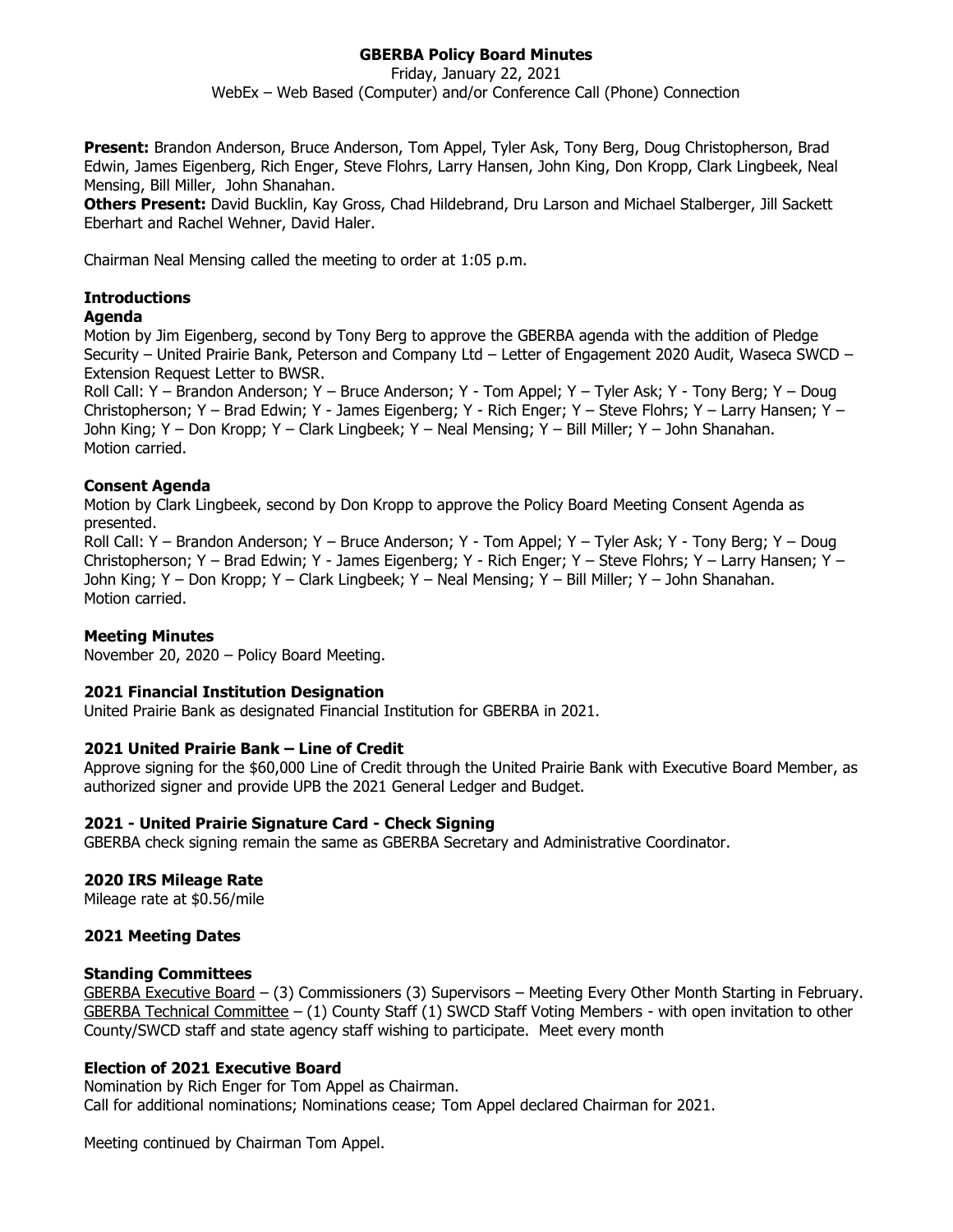## **PAGE 2 GBERBA POLICY MINUTES JANUARY 22, 2021**

Nomination by Neal Mensing for Clark Lingbeek as Vice Chairman. Call for additional nominations; Nominations cease; Clark Lingbeek declared Vice Chairman for 2021.

Nomination by Neal Mensing, nominated Bruce Anderson as Secretary. Call for additional nominations; Nominations cease; Bruce Anderson declared Secretary for 2021. Declines position for inability to attend meetings.

Nomination by Rich Enger for Bill Miller as Secretary. Call for additional nominations; Nominations cease; Bill Miller declared Secretary for 2021.

Nomination by Bill Miller to nominate Rich Enger as Treasurer. Call for additional nominations; Nominations cease; Rich Enger declared Treasurer for 2021.

Motion by Rich Enger to nominate Jim Eigenberg as Director. Call for additional nominations; Nominations cease; Jim Eigenberg declared Director for 2021.

Nomination by Clark Lingbeek to nominate John Shanahan as Director. Call for additional nominations; Nominations cease; John Shanahan declared Director for 2021.

Motion by Tony Berg, second by Tyler Ask to authorize the the following Board Members and GBERBA Administrative Coordinator as named: Tom Appel, Chairman; Clark Lingbeek, Vice Chairman; Rich Enger Treasurer and Kay Gross, GBERBA Administrative Coordinator check signing authority and account access for the Greater Blue Earth River Basin Alliance through the United Prairie Bank which includes access to the Checking (#1839), Gold Savings (#1871) and Savings (#3367) and authorizes Clark Lingbeek, Vice Chairman signing authority for the United Prairie Line of Credit totaling \$60,000. Glen Mathiason and Tom Warmka will be removed from all GBERBA account information and signing authority.

Roll Call: Y – Brandon Anderson; Y – Bruce Anderson; Y - Tom Appel; Y – Tyler Ask; Y - Tony Berg; Y – Doug Christopherson; Y – Brad Edwin; Y - James Eigenberg; Y - Rich Enger; Y – Steve Flohrs; Y – Larry Hansen; Y – John King; Y – Don Kropp; Y – Clark Lingbeek; Y – Neal Mensing; Y – Bill Miller; Y – John Shanahan. Motion carried.

# **Financial Report**

The Financial Report dated 12/1/20 to 12/31/20 was presented for the Board's review. Motion by John Shanahan, second by Steve Flohrs to approve the financial report as presented. Roll Call: Y – Brandon Anderson; Y – Bruce Anderson; Y - Tom Appel; Y – Tyler Ask; Y - Tony Berg; Y – Doug Christopherson; Y – Brad Edwin; Y - James Eigenberg; Y - Rich Enger; Y – Steve Flohrs; Y – Larry Hansen; Y – John King; Y – Don Kropp; Y – Clark Lingbeek; Y – Neal Mensing; Y – Bill Miller; Y – John Shanahan. Motion carried.

### **Accounts Payable**

Motion by Neal Mensing, second by Bill Miller to approve the accounts payable totaling \$36,277.97. Roll Call: Y – Brandon Anderson; Y – Bruce Anderson; Y - Tom Appel; Y – Tyler Ask; Y - Tony Berg; Y – Doug Christopherson; Y – Brad Edwin; Y - James Eigenberg; Y - Rich Enger; Y – Steve Flohrs; Y – Larry Hansen; Y – John King; Y – Don Kropp; Y – Clark Lingbeek; Y – Neal Mensing; Y – Bill Miller; Y – John Shanahan. Motion carried.

### **GBERBA Cost-Share Contract Final Payment**

| Dan Gossman 319-TMDL(81-13)        | Cover Crops (130.9 ac.)            | Cost \$4,516.05 | $C-S$ \$2,258.00 |
|------------------------------------|------------------------------------|-----------------|------------------|
| Scott Gossman 319-TMDL(81-14)      | Cover Crops $(181.71 \text{ ac.})$ | Cost \$6,396.40 | C-S \$3,198.00   |
| Darby Harder $319$ -TMDL $(17-10)$ | Cover Crops (62.3 ac.)             | Cost \$2,555.10 | C-S \$1,277.55   |

Motion by Clark Lingbeek, second by Neal Mensing to approve the Cost-Share contract final payment for D. Gossman 319-TMDL-16-81-13 (\$2,258.00), S. Gossman 319-TMDL-16-81-14 (\$3,198.00) and Harder 319-TMDL-16-17-10 (\$1,277.55).

Roll Call: Y – Brandon Anderson; Y – Bruce Anderson; Y - Tom Appel; Y – Tyler Ask; Y - Tony Berg; Y – Doug Christopherson; Y – Brad Edwin; Y - James Eigenberg; Y - Rich Enger; Y – Steve Flohrs; Y – Larry Hansen; Y – John King; Y – Don Kropp; Y – Clark Lingbeek; Y – Neal Mensing; Y – Bill Miller; Y – John Shanahan. Motion carried.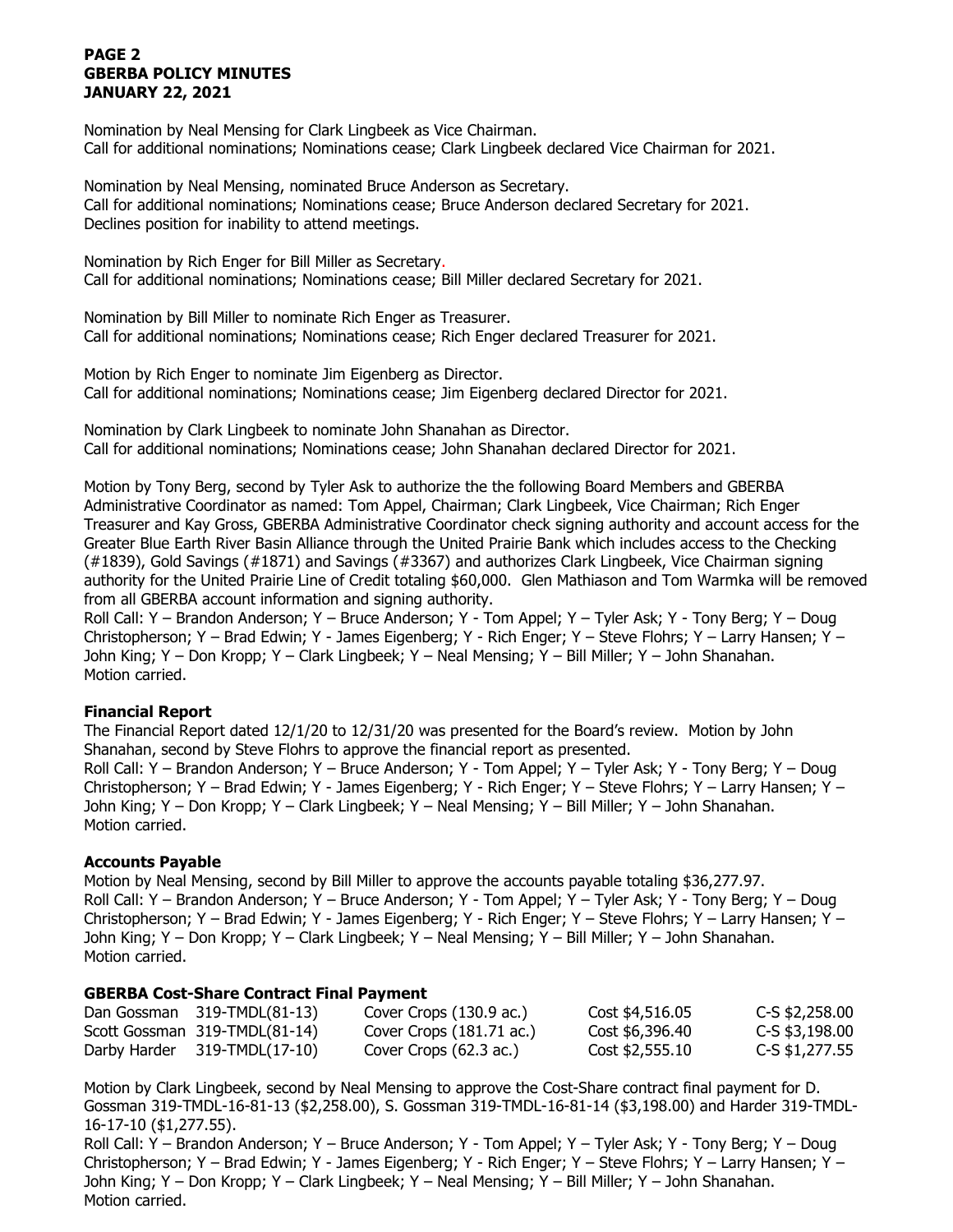## **PAGE 3 GBERBA POLICY MINUTES JANUARY 22, 2021**

### **GBERBA Contract Approval**

| J-Ace Farms  | 22-65(319-TMDL-16) |                                                                 | Cover Crops (746 ac.) Cost \$28,348.00 C-S \$14,174.00     |
|--------------|--------------------|-----------------------------------------------------------------|------------------------------------------------------------|
| Eric Volsen  | 22-66(319-TMDL-16) |                                                                 | Cover Crops (212 ac.)    Cost \$7.632.00    C-S \$3,816.00 |
| Ron Volsen   | 22-67(319-TMDL-16) | Cover Crops (62 ac.)                                            | Cost \$2,232.00 C-S \$1,116.00                             |
| Jeff Moeller | 46-09(319-TMDL-16) | Alternative Tile Intakes (8 no.) Cost \$2,000.00 C-S \$1,000.00 |                                                            |

Motion by Tony Berg, second by Jim Eigenberg to approve the GBERBA Cost-Share Contracts for J-Ace Farms 319-TMDL-16-22-65 (\$14,174.00), E. Volsen 319-TMDL-16-22-66 (\$3,816.00) R. Volsen 319-TMDL-16-22-67 (\$1,116.00) and Moeller 319-TMDL-16-46-09 (\$1,000.00).

Roll Call: Y – Brandon Anderson; Y – Bruce Anderson; Y - Tom Appel; Y – Tyler Ask; Y - Tony Berg; Y – Doug Christopherson; Y – Brad Edwin; Y - James Eigenberg; Y - Rich Enger; Y – Steve Flohrs; Y – Larry Hansen; Y – John King; Y – Don Kropp; Y – Clark Lingbeek; Y – Neal Mensing; Y – Bill Miller; Y – John Shanahan. Motion carried.

## **MAWQCP Contract Approval**

| Gavin Laleman    | MAWOCP(42-5-16) | Worksheet Completion     | Incentive \$100.00 |
|------------------|-----------------|--------------------------|--------------------|
| Michael Hamann   | MAWOCP(67-5-21) | Worksheet Completion     | Incentive \$100.00 |
| Mark Kooistra    | MAWOCP(67-5-22) | Worksheet Completion     | Incentive \$100.00 |
| Stephen Schreier | MAWOCP(51-5-16) | Certification Completion | Incentive \$200.00 |
| Travis Schreier  | MAWQCP(51-5-18) | Worksheet Completion     | Incentive \$100.00 |

Motion by Larry Hansen, second by John Shanahan to approve the MAWQCP incentive payments for Laleman, Hamann, Kooistra and T. Schreier (\$100.00) and S. Schreier (\$200.00).

Roll Call: Y – Brandon Anderson; Y – Bruce Anderson; Y - Tom Appel; Y – Tyler Ask; Y - Tony Berg; Y – Doug Christopherson; Y – Brad Edwin; Y - James Eigenberg; Y - Rich Enger; Y – Steve Flohrs; Y – Larry Hansen; Y – John King; Y – Don Kropp; Y – Clark Lingbeek; Y – Neal Mensing; Y – Bill Miller; Y – John Shanahan. Motion carried.

# **INFORMATION/ACTION**

# **PLEDGE OF SECURITIES**

Motion by Neal Mensing second by Steve Flohrs to approve the Pledge of Securities Exhibit A for United Prairie Bank pledging dated 1-11-2021.

Roll Call: Y – Brandon Anderson; Y – Bruce Anderson; Y - Tom Appel; Y – Tyler Ask; Y - Tony Berg; Y – Doug Christopherson; Y – Brad Edwin; Y - James Eigenberg; Y - Rich Enger; Y – Steve Flohrs; Y – Larry Hansen; Y – John King; Y – Don Kropp; Y – Clark Lingbeek; Y – Neal Mensing; Y – Bill Miller; Y – John Shanahan. Motion carried.

# **2020 AUDIT**

Motion by Jim Eigenberg, second by Bill Miller to approve the signing of the Letter of Engagement with Peterson Company Ltd for the 2020 Audit totaling \$2,775.00.

Roll Call: Y – Brandon Anderson; Y – Bruce Anderson; Y - Tom Appel; Y – Tyler Ask; Y - Tony Berg; Y – Doug Christopherson; Y – Brad Edwin; Y - James Eigenberg; Y - Rich Enger; Y – Steve Flohrs; Y – Larry Hansen; Y – John King; Y – Don Kropp; Y – Clark Lingbeek; Y – Neal Mensing; Y – Bill Miller; Y – John Shanahan. Motion carried.

# **2021 Administrative, Technical and Financial Coordinator(s) Contract**

Motion by Neal Mensing, second by Larry Hansen to approve the 2021 GBERBA Contract for Service – Administrative, Technical and Financial Coordinator contract \$60,000.00 with the Cottonwood SWCD. Roll Call: Y – Brandon Anderson; Y – Bruce Anderson; Y - Tom Appel; Y – Tyler Ask; Y - Tony Berg; Y – Doug Christopherson; Y – Brad Edwin; Y - James Eigenberg; Y - Rich Enger; Y – Steve Flohrs; Y – Larry Hansen; Y – John King; Y – Don Kropp; Y – Clark Lingbeek; Y – Neal Mensing; Y – Bill Miller; Y – John Shanahan. Motion carried.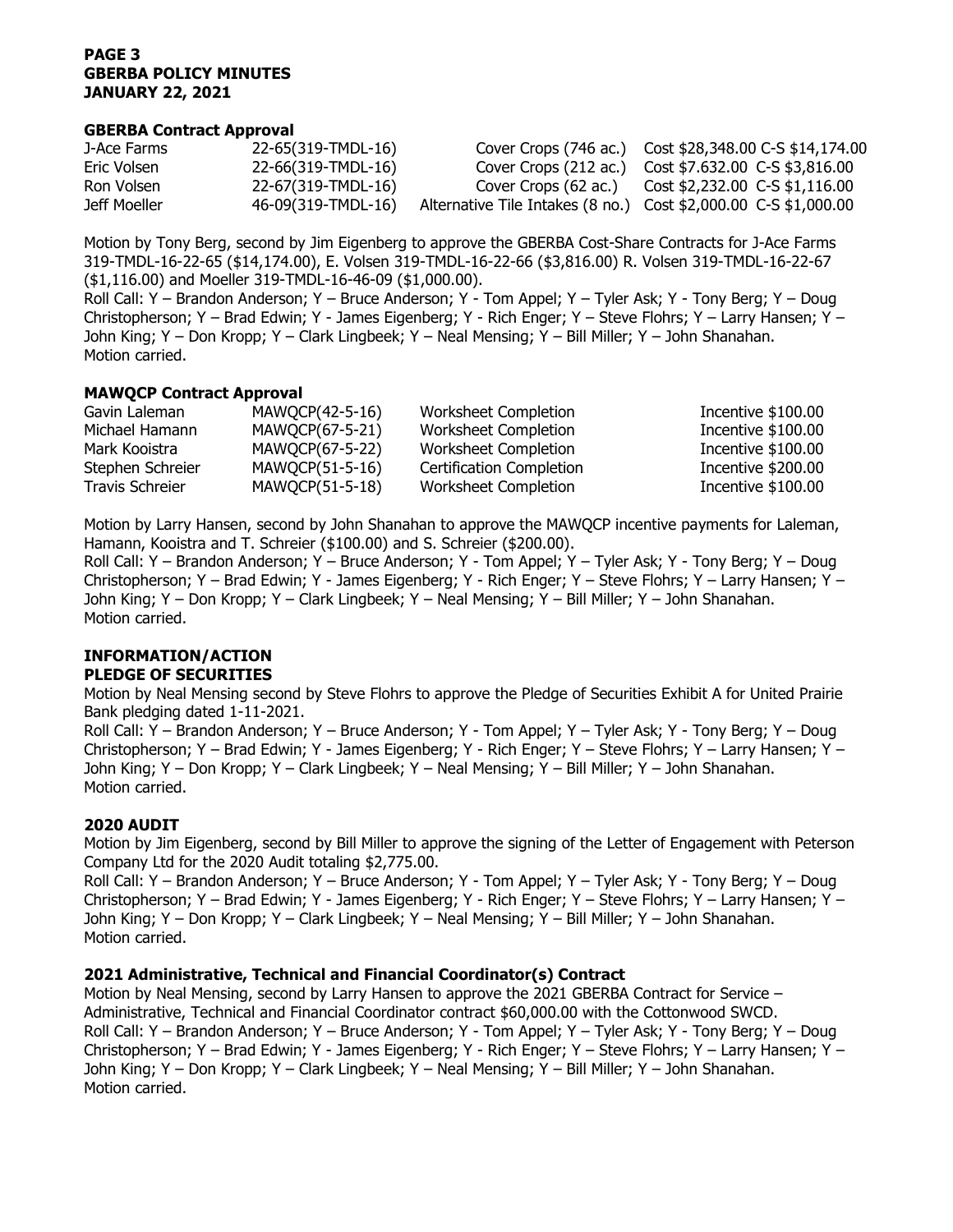## **PAGE 4 GBERBA POLICY MINUTES JANUARY 22, 2021**

## **GBERBA JOINT POWERS AGREEMENT**

Motion by Bill Miller, second by Tony Berg to approve the updated GBERBA Joint Powers Agreement as of January 1, 2021 with all twenty County/SWCD Boards in the Greater Blue Earth River Basin.

Roll Call: Y – Brandon Anderson; Y – Bruce Anderson; Y - Tom Appel; Y – Tyler Ask; Y - Tony Berg; Y – Doug Christopherson; Y – Brad Edwin; Y - James Eigenberg; Y - Rich Enger; Y – Steve Flohrs; Y – Larry Hansen; Y – John King; Y – Don Kropp; Y – Clark Lingbeek; Y – Neal Mensing; Y – Bill Miller; Y – John Shanahan. Motion carried.

### **GBERBA BY-LAWS**

Motion by Rich Enger, second by Don Kropp to approve the updated GBERBA By-Laws as of January 1, 2021. Roll Call: Y – Brandon Anderson; Y – Bruce Anderson; Y - Tom Appel; Y – Tyler Ask; Y - Tony Berg; Y – Doug Christopherson; Y – Brad Edwin; Y - James Eigenberg; Y - Rich Enger; Y – Steve Flohrs; Y – Larry Hansen; Y – John King; Y – Don Kropp; Y – Clark Lingbeek; Y – Neal Mensing; Y – Bill Miller; Y – John Shanahan. Motion carried.

# **WASECA SWCD – EXTENSION REQUEST LETTER to BWSR**

Motion by Clark Lingbeek, second by Neal Mensing to approve the submission, and support, of an Extension Request Letter by the Waseca SWCD for the Multipurpose Drainage Management Grant with the Board of Water and Soil Resources.

Roll Call: Y – Brandon Anderson; Y – Bruce Anderson; Y - Tom Appel; Y – Tyler Ask; Y - Tony Berg; Y – Doug Christopherson; Y – Brad Edwin; Y - James Eigenberg; Y - Rich Enger; Y – Steve Flohrs; Y – Larry Hansen; Y – John King; Y – Don Kropp; Y – Clark Lingbeek; Y – Neal Mensing; Y – Bill Miller; Y – John Shanahan. Motion carried.

## **March Policy Board/Technical Meeting**

With the ongoing Covid pandemic – we will have these meetings separately through WebEx.

# **Coordinator Report**

# **MN Agricultural Water Quality Certification Program**

Update on progress made in areas 5 and 6 – See Certification Specialist Reports. Over 750,000 acres and over 1000 certified producers statewide!

GBERBA has the Area 5 and 6 MAWQCP administrative contract approved through 2021. The Minnesota Agricultural Water Quality Certification Program has launched three new endorsements in addition to 10-year certification a farmer or landowner receives in the program. The endorsements are for soil health, integrated pest management, and wildlife.

Introduction of Dru Larson, MN/IA Conservation Corps Member.

### **2017 MPCA 319 Grant - Cover Crops and Alternative Tile Intakes**

An Implementation Policy Paper for this grant titled "Greater Blue Earth River Basin TMDL Implementation" is found on the GBERBA web site. Cover crops: \$50.00 dollars per acre maximum, 50% c/s (\$25.00 ac.). Prioritization required. Alternative intakes: Rock and pattern tile. \$500.00 maximum with 50% cost share. Perforated risers, broom and other water quality intakes: \$200.00 maximum and 50% cost share. These are federal dollars and require state or local match.

## **For 2020, the cover crop acre limits are removed. The 50% cost share rate will continue. GBERBA staff has requested and received an extension of this grant due to 2019 weather conditions and the Covid-19 outbreak. The new end date of the grant will be August 31, 2021.**

This grant funding is now running short. Funding will be awarded as available. Please pass this notice on to the new landowners wishing to apply.